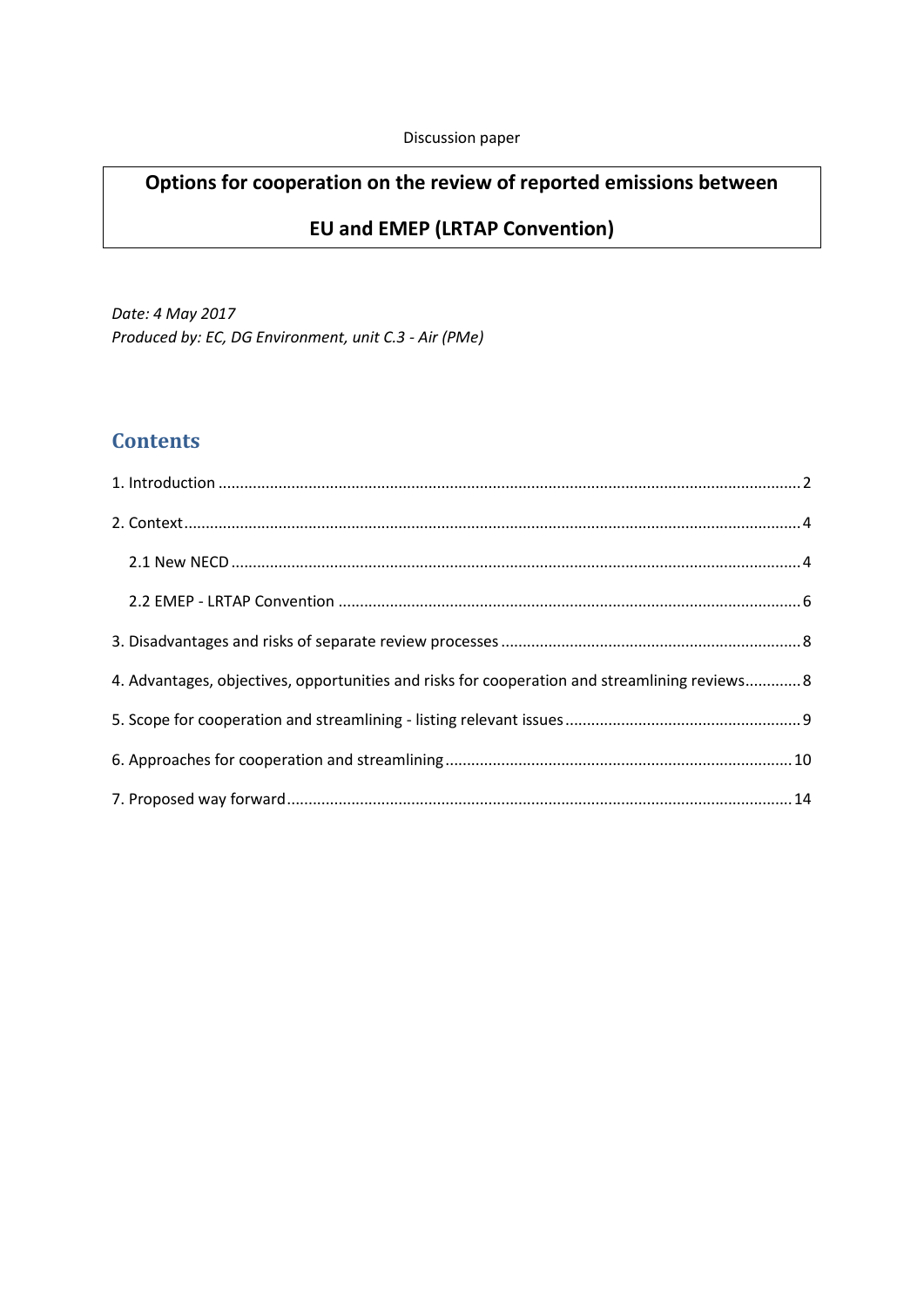### <span id="page-1-0"></span>**1. Introduction**

The new National Emission Ceilings Directive (Directive 2016/2284 on the reduction of national emissions of certain atmospheric pollutants, further called the new NECD) was adopted on 14 December 2016 and entered into force on 31 December 2016. It replaces and repeals the previous National Emission Ceilings Directive 2001/81/EC.

The new NECD sets national emission reduction commitments for 2020 and 2030 for the air pollutants covered by previous NECD 2001/81/EC (SO<sub>2</sub>, NO<sub>x</sub>, NMVOC and NH<sub>3</sub>), as well as for PM<sub>2.5</sub>. In accordance with article 21(1) of the new NECD the 2010 NEC ceilings as set in NECD 2001/81/EC, will remain applicable until 31 December 2019.

#### Review of national emission inventory data under new NECD

In order to improve the completeness and quality of the reported national emission inventory data, a prerequisite for inter alia proper compliance checking with national reduction commitments and ensuring equal treatment across all Member States, **article 10(3)** of the new NECD specifically requests the Commission, assisted by the European Environment Agency and in consultation with Member States to review the national emission inventory data in the first year of reporting and regularly thereafter.

An EU in-depth review is currently being conducted on reported emissions in 2017, focused on the five main pollutants under the new NECD and delivering recommendations, revised estimates and technical corrections for Member States' inventories.

In accordance with article 10(3) this 2017 EU in-depth review will have to be repeated on a regular basis. Furthermore, in accordance with the full scope of article 10(3) further review work will at least also have to include reviews of reported emission inventory data of CO, heavy metals (Cd, Pb, Hg), POPs (PAH, dioxins/furans, PCB's, HCB), PM10 (and BC) (pollutants for which the new NECD sets out mandatory reporting) and reviews of spatially disaggregated national emission inventories (gridded data). These reviews are needed not only to fulfil international obligations on reporting of heavy metals, POPs and gridded data or future impact assessments to be carried out under the new NECD (**article 11**), but with respect to mercury, also to inform the review of mercury emissions that the Commission is required to do under **article 13(3)** of the new NECD.

Within the context of article 10(3) or as part of the examination of the national air pollution control programmes by the Commission in accordance with **article 10(1)**, reported emission projections could/should also be reviewed on a regular basis (e.g. every four years).

#### Review of adjustment applications under new NECD

Under **article 5(6)** of the new NECD the Commission, assisted by the European Environment Agency, shall review and assess whether reported adjusted national annual emission inventories fulfils the applicable conditions set out for the use of adjustment applications. An adjustment application must be reviewed within 9 months from the date of receipt of the supplementary information as included in the informative inventory report. This means at the latest by 15 December if the reporting date of the informative inventory report is respected. Where the Commission has raised no objections in this period, the adjustment application shall be considered as valid and accepted for that year. In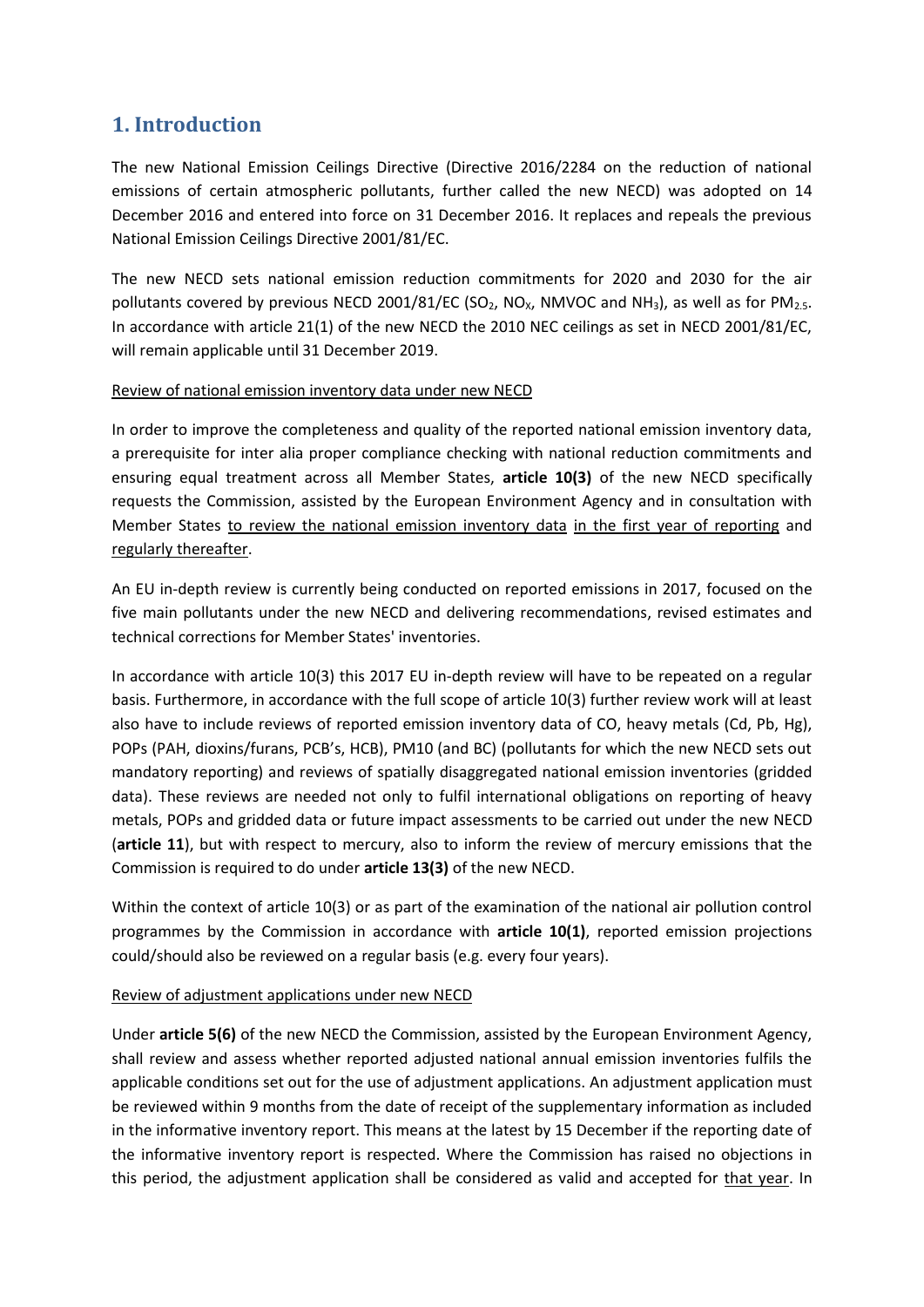case of rejection the Commission shall adopt a decision within these 9 months informing the Member State concerned that the adjustment application cannot be accepted and stating the reasons for that refusal.

In accordance with **article 5(8)** of the new NECD the Commission must take into account the relevant guidance documents developed under the LRTAP Convention for conducting its reviews.

In line with the stipulation of article 5(6) that the use of flexibilities (adjustment applications) can be considered by the Commission as valid and accepted in the year it has been submitted, adjustments will have to resubmitted and reviewed for each year the MS requests its application.

#### Review of national emission inventory data and adjustment applications under LRTAP Convention

Similar reviews on emission inventories (stage 3 reviews) and adjustments than those to be carried out under articles 10(3) and 5(6) of the new NECD have been established under the LRTAP Convention.

For more introduction and background on the review of emission inventories under the LRTAP Convention: see

[http://www.ceip.at/ms/ceip\\_home1/ceip\\_home/review\\_process/](http://www.ceip.at/ms/ceip_home1/ceip_home/review_process/)

For more introduction and background on the review of adjustment applications under the LRTAP Convention: see

[http://www.ceip.at/ms/ceip\\_home1/ceip\\_home/adjustments\\_gp/](http://www.ceip.at/ms/ceip_home1/ceip_home/adjustments_gp/)

This paper outlines possibilities and opportunities for cooperation and streamlining between these two parallel review circuits.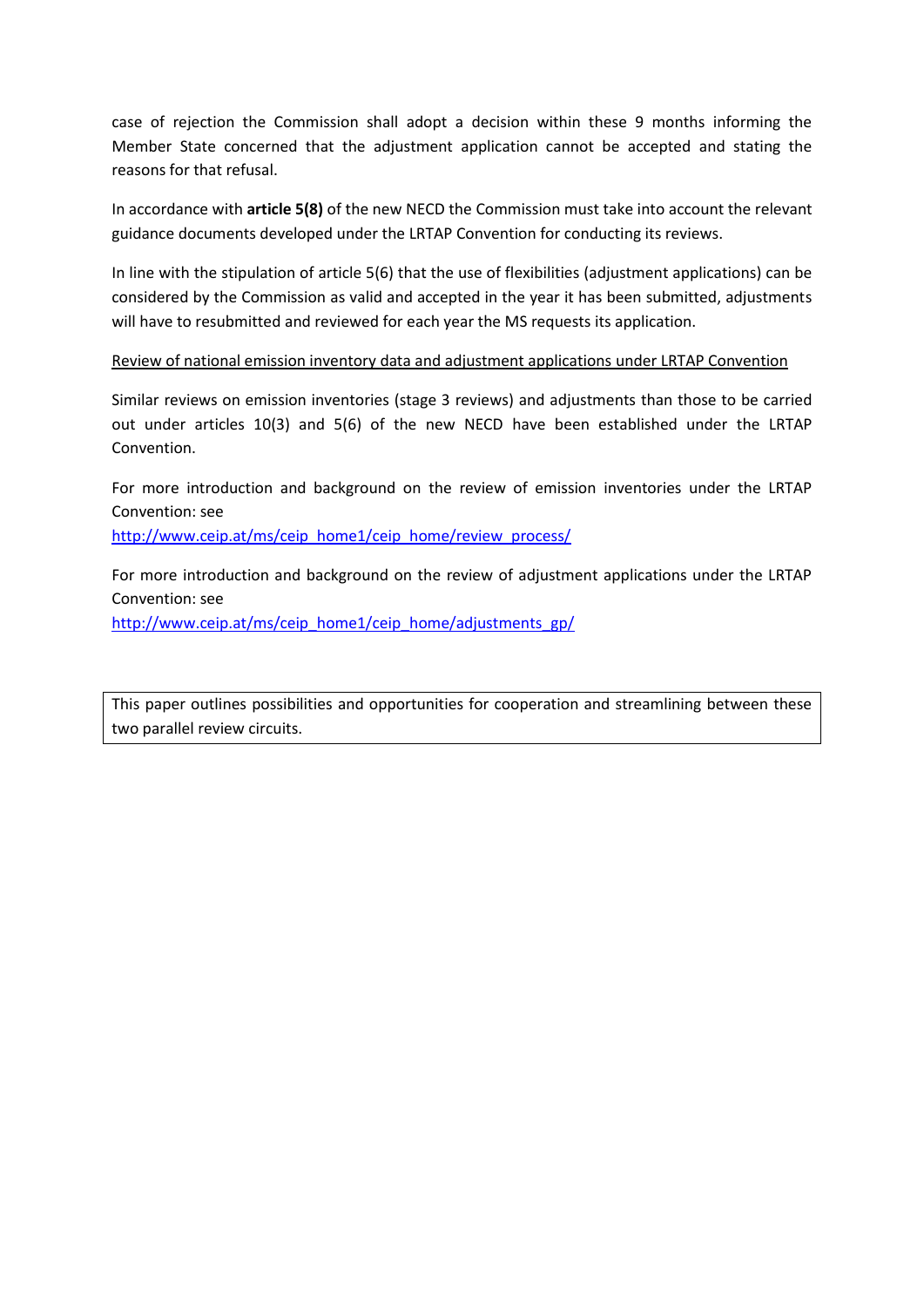# <span id="page-3-0"></span>**2. Context**

#### <span id="page-3-1"></span>**2.1 New NECD**

Following table provides an overview of the relevant articles on review activities under the new NECD, with an indication of reporting and review frequencies and dates.

| <b>Article N°</b> | Relevance                                               | <b>Text of Article</b>                                                                                                                                                                                                                                                                                                                                                                                                                                                                                            | Frequency / dates                                                                                                                                                                                                                                                  |
|-------------------|---------------------------------------------------------|-------------------------------------------------------------------------------------------------------------------------------------------------------------------------------------------------------------------------------------------------------------------------------------------------------------------------------------------------------------------------------------------------------------------------------------------------------------------------------------------------------------------|--------------------------------------------------------------------------------------------------------------------------------------------------------------------------------------------------------------------------------------------------------------------|
| 5(6)              | Review of adjustments<br>(flex)                         | "The Commission, assisted by the European<br>Environment Agency, shall review and assess<br>whether the use of any of the flexibilities for a<br>particular year fulfils the relevant conditions<br>set out in paragraph 1 of this Article and in<br>Part 4 of Annex IV or in paragraphs 2, 3 or 4 of<br>this Article, where applicable.<br>[]''                                                                                                                                                                  | Annual reporting and review                                                                                                                                                                                                                                        |
| 10(1)             | Review of projections<br>(as part of NAPCP examination) | "[]<br>The Commission shall examine the national air<br>pollution control programmes and their<br>updates in the light of the requirements set<br>out in Article 4(2) and Article 6."                                                                                                                                                                                                                                                                                                                             | Reporting projections is every 2 years<br>(2017, 2019, 2021, 2023, )<br>Reporting NAPCP/updates is every 4<br>years (2019, 2023, 2027, )<br>Examination of NAPCP (including<br>projections) is every 4 years (not<br>necessarily in the same year of<br>reporting) |
| 10(3)             | Review of national emission<br>inventory data           | "The Commission, assisted by the European<br>Environment Agency and in consultation with<br>the Member States concerned, shall review<br>the national emission inventory data in the<br>first year of reporting and regularly thereafter.<br>That review shall involve the following<br>[]''                                                                                                                                                                                                                      | Reporting of national emission<br>inventories is annual; review is regular<br>Reporting of gridded data is every 4<br>years (2017, 2021, 2023, ); review is<br>regular                                                                                             |
| 11(1)(d)          | Reference to article 10(1)                              | "The Commission shall, by 1 April 2020 and<br>every four years thereafter, report to the<br>European Parliament and the Council on the<br>progress made in the implementation of this<br>Directive, including an assessment of its<br>contribution to the achievement of the<br>objectives referred to in Article 1, including<br>(d) the results of the Commission examination<br>of the national air pollution control<br>programmes and their updates pursuant to the<br>third subparagraph of Article 10(1);" | Due to the deadline of 1 April 2020<br>the examination of the first NAPCPs<br>(including projections) must be<br>carried out in 2019                                                                                                                               |
| 13(3)             | Review of Hg national emission<br>inventories           | "On the basis of the reported national<br>emissions of mercury the Commission shall<br>assess their impact on achieving the objectives<br>set out in Article 1(2) and shall consider<br>measures for reducing those emissions and, if<br>appropriate, submit a legislative proposal."                                                                                                                                                                                                                             | Deadline for reviewing Directive is 31<br>December 2025<br>Review of Hg inventories is regular<br>(under article 10(3))                                                                                                                                            |

The review needs of the new NECD as outlined in table above will require the setup of a multiannual review programme, aiming to translate the 'regular' review request of article 10(3) into 5 year cycles (reviewing the national emission inventory data in-depth at least every 5 years).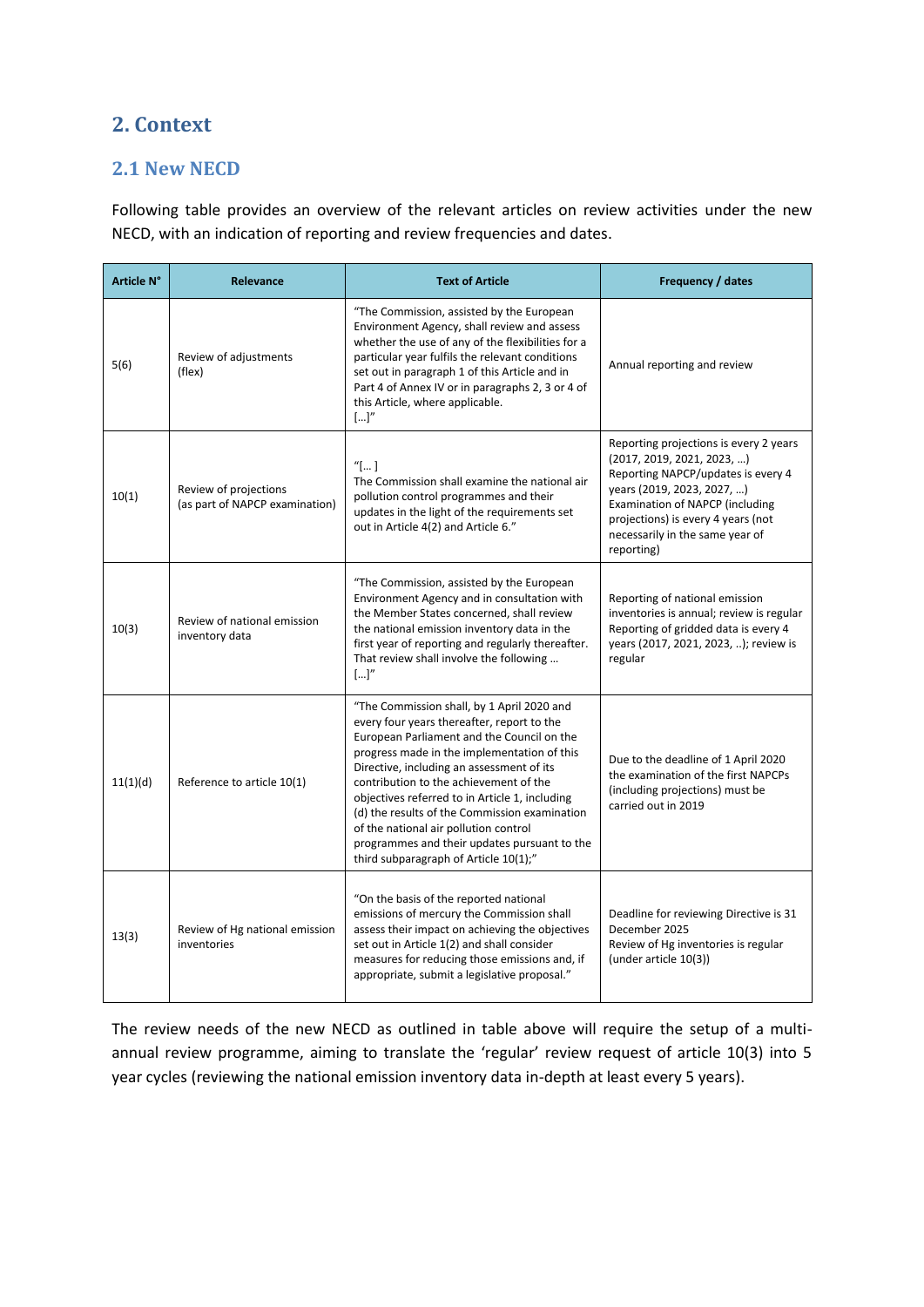#### The first review cycle, running from 2017 up to 2021, could look as follows

| Year | <b>Tasks</b>                                                                                                                                                                                                                                                                                                                                                                                                                                     |  |
|------|--------------------------------------------------------------------------------------------------------------------------------------------------------------------------------------------------------------------------------------------------------------------------------------------------------------------------------------------------------------------------------------------------------------------------------------------------|--|
| 2017 | (i) Review of national emission inventories of SO2, NOX, PM2,5, NH3 and NMVOC, including technical<br>corrections and recommendations<br>(ii) Review of all 2017 NECD adjustment applications (with distinction between 'new' applications not yet<br>reviewed before under NECD and applications reviewed (accepted) in previous year under CLRTAP)                                                                                             |  |
| 2018 | (i) Follow-up to 2017 review of national emission inventories of SO2, NOX, PM2,5, NH3 and NMVOC;<br>verification of implementation of technical corrections and recommendations<br>(ii) Initiate review of national emission inventories of POPs (PAHs, dioxins/furans, PCBs, HCB) and heavy<br>metals (Cd, Hg, Pb), including recommendations, not yet including technical corrections<br>(iii) Review of all 2018 NECD adjustment applications |  |
| 2019 | (i) Complete review of national emission inventories of POPs and HM, including technical corrections and<br>recommendations<br>(ii) Review of all 2019 NECD adjustment applications<br>(iii) Review (examination) of national air pollution control programmes (including projections)                                                                                                                                                           |  |
| 2020 | (i) Follow-up to 2019 review of national emission inventories of POPs and HM; verification of implementation<br>of technical corrections and recommendations<br>(ii) Review of national emission inventories of CO, PM10 and BC, including technical corrections and<br>recommendations<br>(iii) Review of all 2020 NECD adjustment applications                                                                                                 |  |
| 2021 | (i) Follow-up to 2020 review of national emission inventories of CO, PM10 and BC; verification of<br>implementation of technical corrections and recommendations<br>(ii) Review of national emission inventories of gridded data reported in 2021, including recommendations<br>(iii) Review of all 2021 NECD adjustment applications                                                                                                            |  |

Additional tasks that should / could be carried out on a regular basis during the first review cycle are:

- (i) horizontal evaluations of entire review process (applied for the reviews)
- (ii) updates of the review guidelines, guidance on procedures and reporting templates to adapt to the review work to be delivered in a given year and based on horizontal evaluations (lessons learned and experience gathered in previous years);
- (iii) capacity building (country missions, thematic workshops …).

The Second cycle would run from 2022 till 2026 and could start with a follow up to the 2021 review of the gridded data. The second cycle could be a similar reiteration of the first cycle or be organized in a different way: by selected groups of Member States, sectors or pollutants or combinations or targeted to specific issues. Mind that where the reviews of emission inventories and the adjustment applications in the first cycle are carried out in the context of compliance checking vis-à-vis the NEC 2010 ceilings, the reviews of emission inventories and the adjustment applications in the second cycle are to be carried out in the context of compliance checking vis-à-vis the NEC 2020 emission reduction commitments (with an impact on the scope and with a new frame of reference to review adjustment applications against).

Aligning the first and second review cycle with in particular the stage 3 in-depth reviews carried out under the LRTAP Convention (EMEP) would be very useful and in everyone's interest. Most pressing is to address possible cooperation on conducting the reviews for AT, MT (national emission inventories) and ES (adjustment applications), scheduled for 2017 both under the new NECD and LRTAP Convention.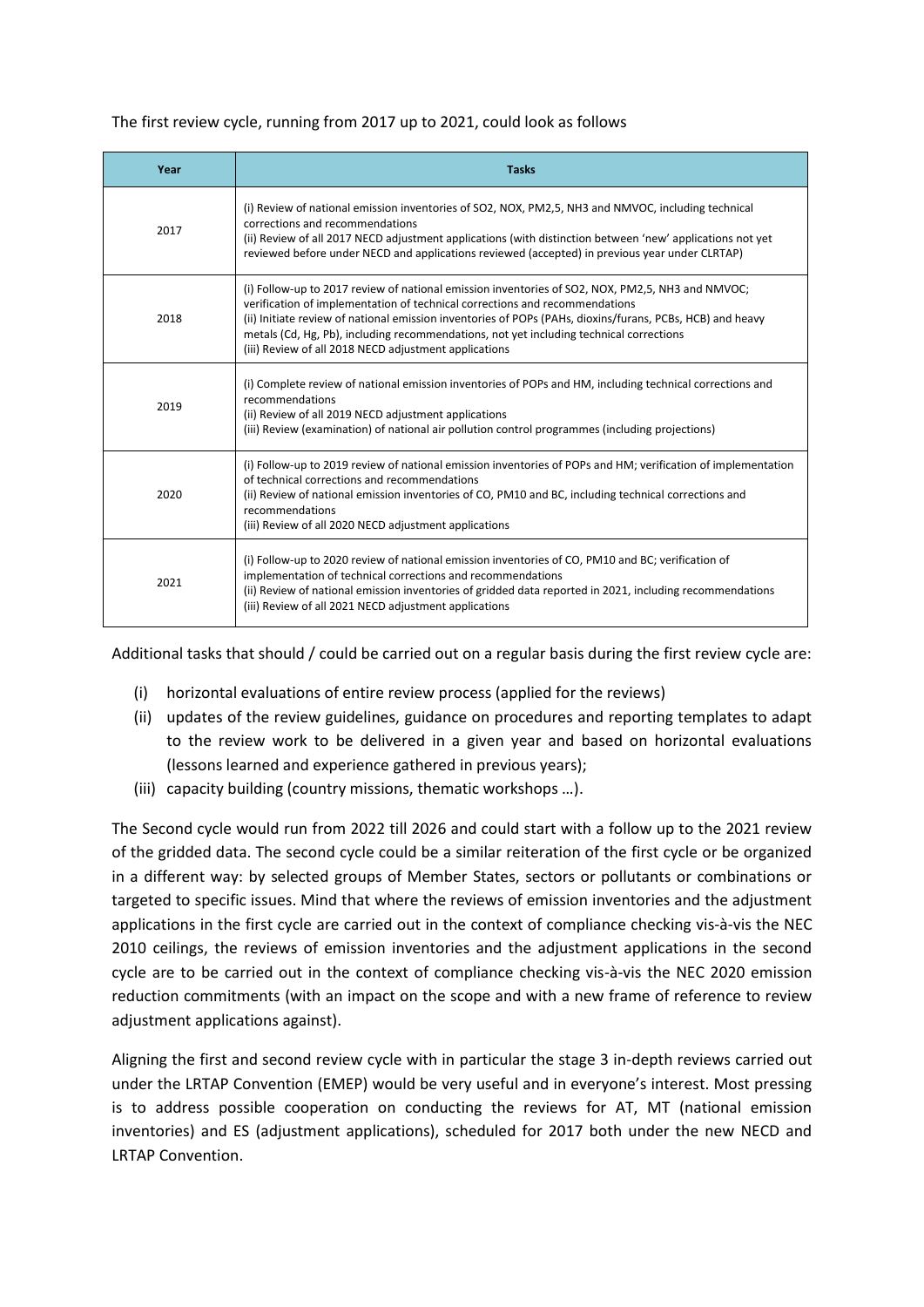### <span id="page-5-0"></span>**2.2 EMEP - LRTAP Convention**

Reviews of national emission inventory data under the LRTAP Convention follow a three staged approach, as follows:

- Stage 1 reviews: annual initial checks of submissions for timeliness, completeness and formats, published in March
- Stage 2 reviews: annual checks of submissions with respect to consistency, key category analysis, trends and implied emission factors with recommendations for improvement, published in May
- Stage 3 reviews: in-depth reviews of selected inventories according to a workplan agreed by the Executive Body; up to 10 countries are checked annually (5 year review cycle)
	- $\circ$  1<sup>st</sup> stage 3 review cycle: period 2008 2012: 44 countries reviewed, including all EU MS
	- $\circ$  2<sup>nd</sup> stage 3 review cycle: period 2013 2017 (2018): 37 countries reviewed in period 2013-2016, including 25 EU MS; review of several countries, scheduled for 2017, will be postponed to 2018 (incl. FI and possibly MT)
	- $\circ$  3<sup>rd</sup> stage 3 review cycle: workplan to be agreed by Executive Body in December 2017: new cycle will likely cover period (2018)2019 - 2023

(USA and CA are at the moment not involved in the Stage 3 in-depth reviews)

The recently revised and adopted 'Methods and procedures' document laying down the process for the EMEP emission inventory reviews (replacing the 2007 version) specifies the approach and responsibilities of in the different review stages and details how the stage 1, 2 and 3 reviews should be conducted.

With respect to the Stage 3 EMEP reviews, for which aligning and cooperation with the EU-in-depth review under the new NECD is most useful, the following elements, with respect to aligning, are worth noting:

- The purpose of the in-depth (stage 3) review is to examine in detail, and in a transparent manner, the reported inventory information for consistency with the Reporting Guidelines and the EMEP/EEA Guidebook, providing recommendations for improvement and where appropriate calculation of technical corrections.
- The stage 3 review will normally take place as a 'centralized review' i.e. the expert reviewers will perform initial checks of the data and prepare questions to Parties, prior to meeting for finalising the review of the inventory information of Parties
- The stage 3 review of the annual emission inventories will focus upon those pollutants for which Parties have emission reduction commitments established under the protocols to the Convention. This is the main air pollutants (NOx, NMVOC, NH3, PM2.5 and SO2). Other pollutants, for which reporting is required under the Reporting Guidelines i.e. priority heavy metals (Cd, Hg, Pb), particulate matter (BC, PM10 and TSP) and POPs (dioxins and furans, the PAH compounds and HCB) shall also be reviewed as resources allow.
- The review shall cover all the NFR emission source categories relevant for each of the pollutants under review, but should focus particularly on the key categories for a Party.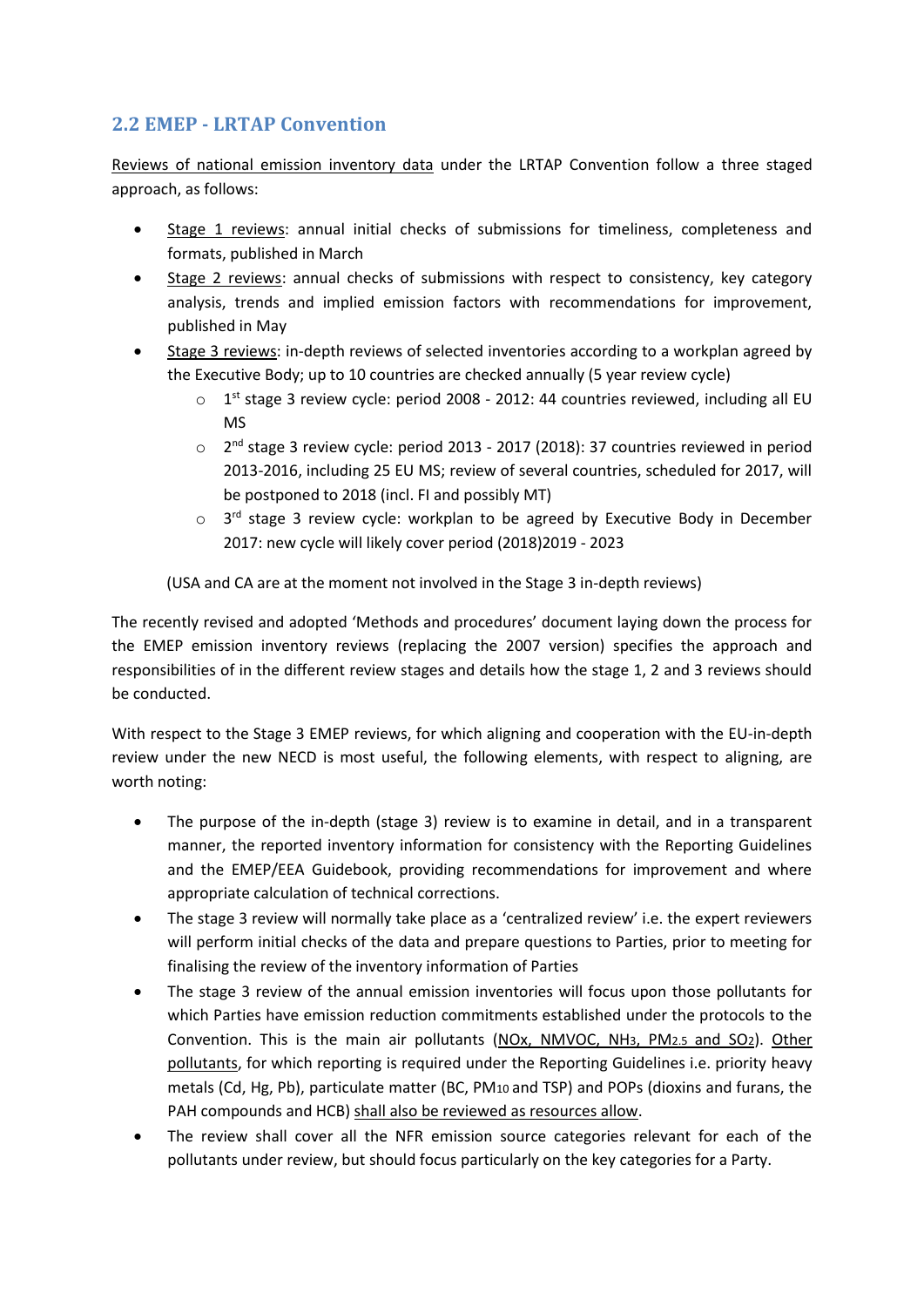- All Parties should be reviewed at a minimum every 5 years. If significant quality issues are identified during the stage 3 review, a more frequent review period can be agreed.
- The review of other data, which is officially reported under the Convention, such as gridded data, projections and large point source data, should be performed regularly, at least every four years to coincide with the reporting frequency. These reviews shall be carried out by the EMEP Centres that are the key users of these data.

Above elements of the revised EMEP review guidelines explain the current focus of the EMEP reviews on the annual national emission inventories of the key pollutants (NOx, NMVOC, NH3, PM2.5 and SO2), with a minimum review frequency of at least every 5 years. Also, in accordance with the EMEP review guidelines and EMEP emission reporting guidelines, it is clear that the next EMEP review of gridded data and large point source data should be performed this year (2017) and subsequently in 2021, while the next EMEP review of projections should take place in 2019.

These frequencies may need to be adapted in order to allow proper aligning with the review tasks envisaged under the new NECD.

The reviews of **new** adjustment applications are desk reviews conducted by a team of expert reviewers. A lead reviewer coordinates the work of the team to ensure that a consistent approach is taken across all Parties/ pollutants/ source categories. CEIP supports the reviewers by managing the review process overall, including the provision of Party information to the reviewers. CEIP also acts as an intermediary between the Party and the reviews should there be points which require clarification during the review. **Approved** adjustments if reported in the requested Annex VII reporting template are compared in a developed on-line tool and checked by the expert reviewers as needed. National review reports are only prepared for new adjustments. The reporting on the assessment of previously approved adjustments is covered in the annual CEIP reports on the review of adjustment applications.

Guidance on adjustments (application and review) has been adopted in several EB decisions (EB 2012/3, 2012/4, 2012/12, 2014/1). Additional technical guidance for Parties making adjustment applications and for the expert review of the adjustment applications is available in document ECE/EB.AIR/130. In accordance with article 5(8) of the new NECD the Commission is required to take these guidance documents developed under the LRTAP Convention into account when conducting its review of adjustment applications under the new NECD. Such a provision of using LRTAP guidance has not specifically been included in the new NECD with respect to the review of national emission inventory data, although the main elements to be covered by the NECD review of national emission inventory data as set out in article 10(3) (verification of transparency, accuracy, consistency, comparability and completeness of information) are the same as for the EMEP reviews under the LRTAP Convention.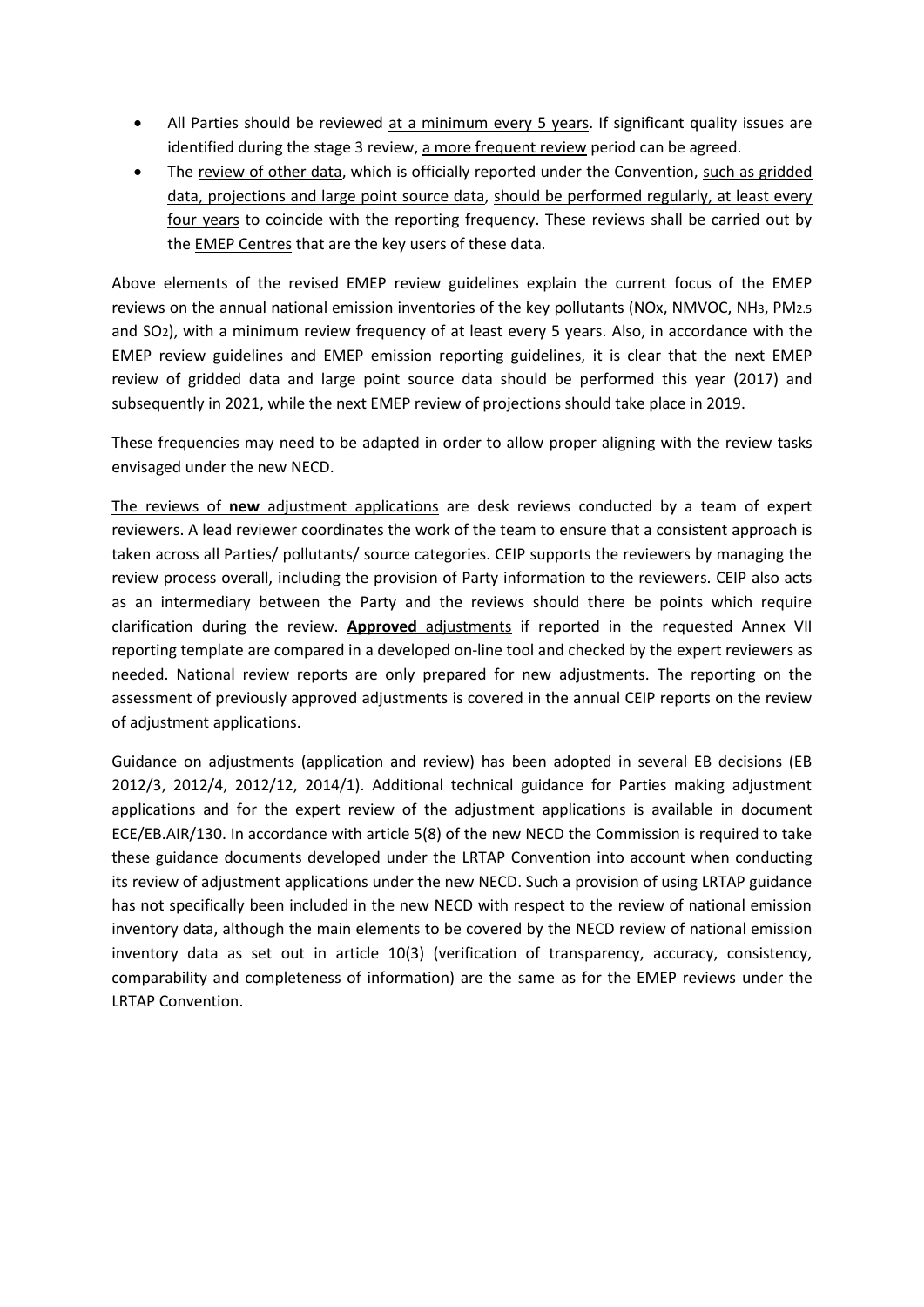### <span id="page-7-0"></span>**3. Disadvantages and risks of separate review processes**

Separate and completely independent parallel circuits under the new NECD and EMEP (LRTAP Convention) for reviewing the same reported data and information involves certain risks and disadvantages. Some examples are listed below:

- duplication of efforts and inefficient use of scarce resources;
- unavailability of sufficient expert reviewers to cover both review work under the new NECD and the LRTAP Convention in a given year;
- capacity issues in certain Member States to provide the necessary support for both review work under the new NECD and the LRTAP Convention taking place at the same time
- reviews of the same data and information conducted in parallel and independently potentially resulting in split views in the outcome of the reviews - different findings, conclusions, recommendations and technical corrections;
- subsequently, potentially resulting in inconsistencies in reporting under the new NECD and the LRTAP Convention (different reporting), which is opposite to the intent of the new NECD as set in article 10(2) ("*NECD reporting shall be consistent with the reporting to the Secretariat of the LRTAP Convention*") and article 10(3) ("*... that review shall involve .... (b) checks to identify cases where inventory data is prepared in a manner which is inconsistent with the requirements set out under international law, in particular under the LRTAP Convention*"
- subsequently, potentially also resulting in different compliance conclusions with respect to the same reduction commitments applicable under the new NECD and the LRTAP Convention (Gothenburg Protocol), in particular when adjustment applications are approved under the LRTAP Convention that are not approved under the new NECD or vice versa.

# <span id="page-7-1"></span>**4. Advantages, objectives, opportunities and risks for cooperation and streamlining reviews**

Joining forces and (partially) integrating the reviews of reported data and information under the new NECD with the reviews of same reported data and information under the LRTAP Convention could bring several advantages:

- avoiding duplication of efforts and save scarce resources of EMEP (with respect to budgets, review experts and national emission experts involved);
- possibility to divert and allocate saved resources where there is a higher need, for example for use in capacity building projects to further improve national emission inventories of EECCA countries;
- avoiding different outcomes of two independent review processes working in parallel, with the potential negative consequences as identified in section 3 above.

A key objective of any cooperation and streamlining between EMEP and NECD review work should be to save/free up resources (under EMEP), while retaining the necessary autonomy of both the EC and the LRTAP Convention (EMEP). EC could be stricter (as a result from differences in ambition level / more demanding on the QA/QC and technical corrections), but that should not necessarily be an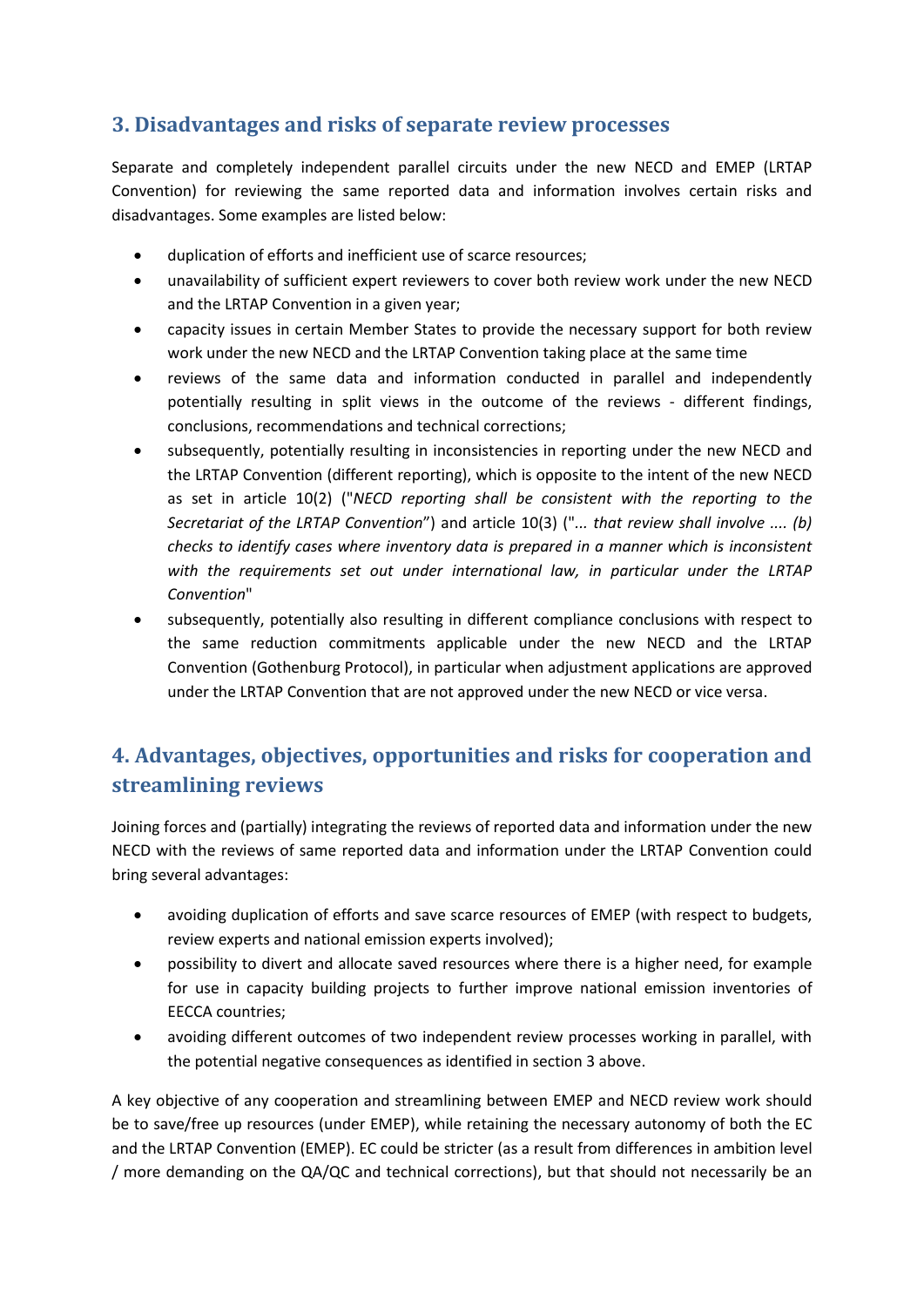issue if the outcome of the EU in-depth review is subsequently reflected in Member States' reporting both under the new NECD and the LRTAP Convention.

There are many opportunities for cooperation between EC and EMEP to save on resources, including on (i) the review of MS' emission inventories of main pollutants (SO<sub>2</sub>, NO<sub>x</sub>, PM<sub>2,5</sub>, NH<sub>3</sub> and NMVOC), (ii) the review of MS' emission inventories of other pollutants (POPs, HM, ..), (iii) the review of gridded data and LPS data and (iv) the review of adjustment applications, and perhaps even the review of projections (not discussed further). Section 6 further details possible approaches on cooperation for these opportunities.

The biggest risks of close cooperation and joining forces on the review of inventory data is loss of autonomy and for EMEP, to the degree that EMEP would rely on EU's in-depth review results, to be seen as not carrying out independent reviews of EU MS' inventory data. In addition the EU can also be seen as 'reviewing its own' (by non-EU countries).

## <span id="page-8-0"></span>**5. Scope for cooperation and streamlining - listing relevant issues**

As further explained in section 6 below there are several levels at which EC and EMEP can cooperate in reviewing data under NECD and LRTAP Convention. There are several relevant issues to be considered when deciding on ways to cooperate. These include

- Review guidelines including guidance on technical corrections: harmonization of guidelines (review process, approach, review against same basis, i.e. latest version of EMEP/EEA inventory Guidebook) and technical guidance is important for avoiding different outcomes in reviews; in particular guidance on technical corrections should be harmonized.
- Training: joint training workshops for the EU and EMEP review experts could reduce the risk in different interpretations of the applicable review guidelines and guidance
- Frequencies of review: aligning frequencies in review activities is an important element to be considered in seeking effective cooperation and joining forces.
- Timing of reviews: different timing of different steps in reviews under NECD and EMEP (preparatory phase, desk review, centralized review, ...) carried out on the same inventory data/adjustments in the same year can influence cooperation / streamlining possibilities (whether EMEP review can rely on outcome of EU review or vice versa)
- Scope: effective cooperation on in-depth reviews between EC and EMEP ideally demands the same review scope (reviewing same pollutants, sectors, ...)
- Information sharing (at technical level) between EC and EMEP can be done in different ways and during different steps of the review process.
- Mandatory character of recommendations and technical corrections: the results of the EU in-depth reviews are more binding than the corresponding results of EMEP stage 3 reviews.
- Timing of new updates of EMEP/EEA inventory Guidebook.
- Confidentiality issues when sharing information between EC and EMEP, issues around transparency and possible conflict of interests (?).
- the extent in which EC and EMEP both want to keep their independency in reviewing the inventory data of EU MS; the extent in which both the autonomy of EC and EMEP can be respected and what type of cooperation would politically be acceptable by non-EU Parties.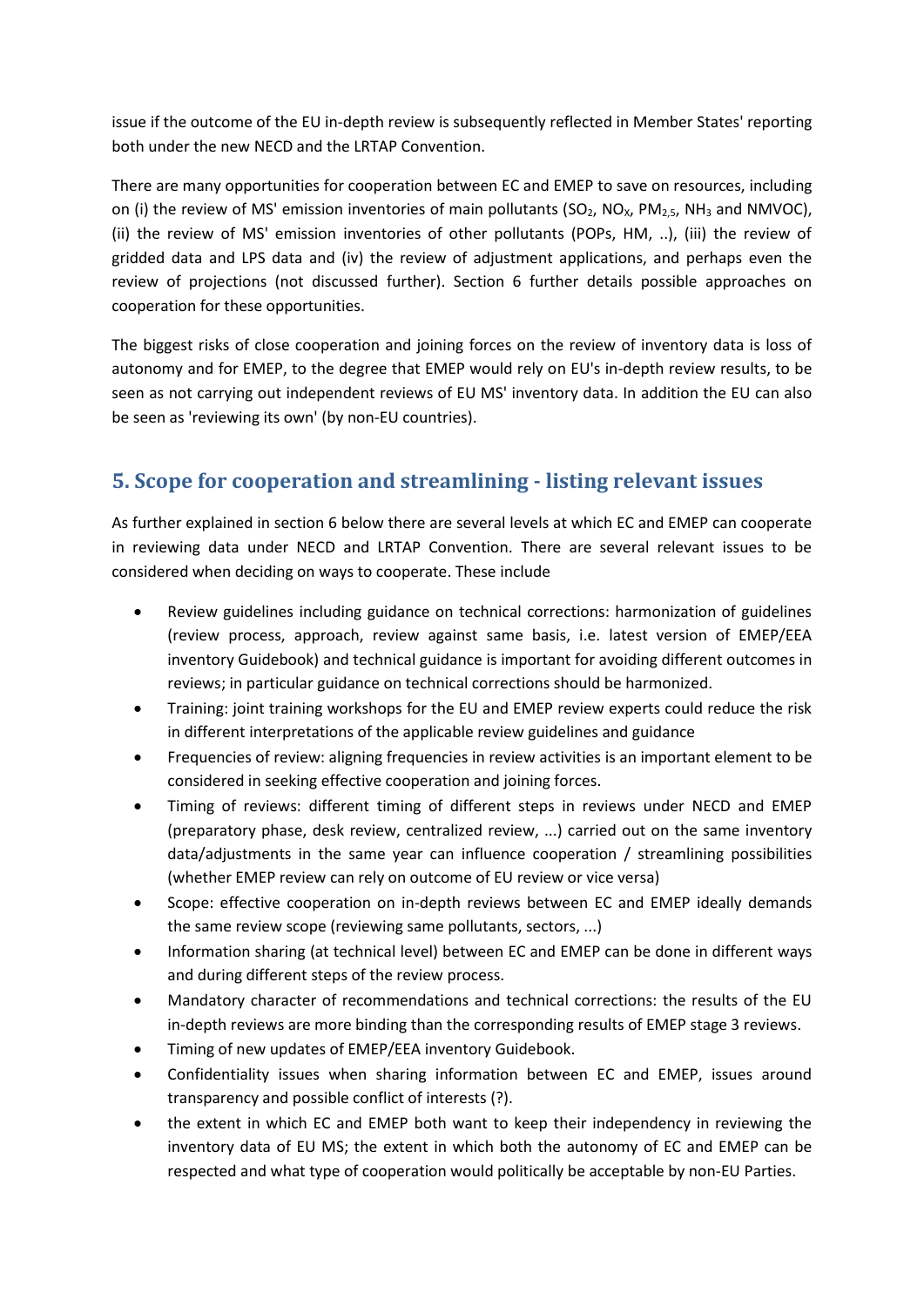## <span id="page-9-0"></span>**6. Approaches for cooperation and streamlining**

The EMEP stage 3 in-depth reviews have predominantly focused on the main pollutants (SO<sub>2</sub>, NO<sub>X</sub>, PM<sub>2,5</sub>, NH<sub>3</sub> and NMVOC) so far. The first EU in-depth review of emission inventories of the main pollutants (SO<sub>2</sub>, NO<sub>x</sub>, PM<sub>2.5</sub>, NH<sub>3</sub> and NMVOC), initiated in 2017, will be finalized in 2018. By then the 2<sup>nd</sup> EMEP stage 3 in-depth review cycle will also end, having covered by then all 28 MS.

The second EU in-depth review of emission inventories of the main pollutants should ideally be conducted in 2022 (with proper follow up in 2023). The emission inventories reported by 15 February 2022, which include emissions reported for 2020 for the first time, should be the basis for this second EU in-depth review. Such review in 2022 would be timely for the first compliance checking with the 2020 national emission reduction commitments applicable by then, with the aim to ensure equal treatment across Member States vis-à-vis the new 2020 commitments.

In the intermediate period between the first and second EU in-depth review (2019-2021) of emission inventories of the main pollutants, the EC intents (will be required) to conduct reviews of emission inventory data of other pollutants (POPs, HM, ...) and gridded data.

There are different ways (at different levels of intensity) in which EC and EMEP can seek cooperation and join forces with respect to the in-depth reviews of inventory data and adjustment applications from EU MS. The type of cooperation and streamlining can depend on timing and type of data and pollutants to be reviewed. Distinction can be made between:

- cooperation and streamlining for in-depth review of MS' emission inventories of main pollutants (SO<sub>2</sub>, NO<sub>x</sub>, PM<sub>2,5</sub>, NH<sub>3</sub> and NMVOC) for period 2017-2018 (2<sup>nd</sup> EMEP stage 3 review cycle) (AT, FI, MT)
- cooperation and streamlining for in-depth review of MS' emission inventories of main pollutants (SO<sub>2</sub>, NO<sub>x</sub>, PM<sub>2,5</sub>, NH<sub>3</sub> and NMVOC) for period 2019-2023 (3<sup>nd</sup> EMEP stage 3 review cycle) (all MS)
- cooperation and streamlining for in-depth review of MS' emission inventories of other pollutants (POPs, HM, PM10, TSP ...)
- cooperation and streamlining for in-depth review of MS' emission inventories of gridded data and LPS data
- cooperation and streamlining for review of MS' adjustment applications

Most profit from cooperation and streamlining activities between EC and EMEP can be achieved on the in-depth reviews of EU MS' national emission inventories (of main pollutants) in the period 2019- 2023 (aligning with 3rd EMEP stage 3 review cycle). Following options/approaches are available:

1. EMEP stage 3 reviews before EU in-depth reviews:

EMEP stage 3 reviews of EU MS' inventories in years 2019-2021 and EU in-depth reviews of EU MS' inventories in year 2022  $\rightarrow$  EMEP findings (review reports) to EC as input for EU indepth reviews in 2022:

a. opportunity to avoid split views and inconsistencies in outcome of the EMEP and EU reviews, while leaving the option open for a more demanding EU review in 2022, of which the outcome can then subsequently be reflected in Member States' reporting both under the new NECD and the LRTAP Convention in 2023;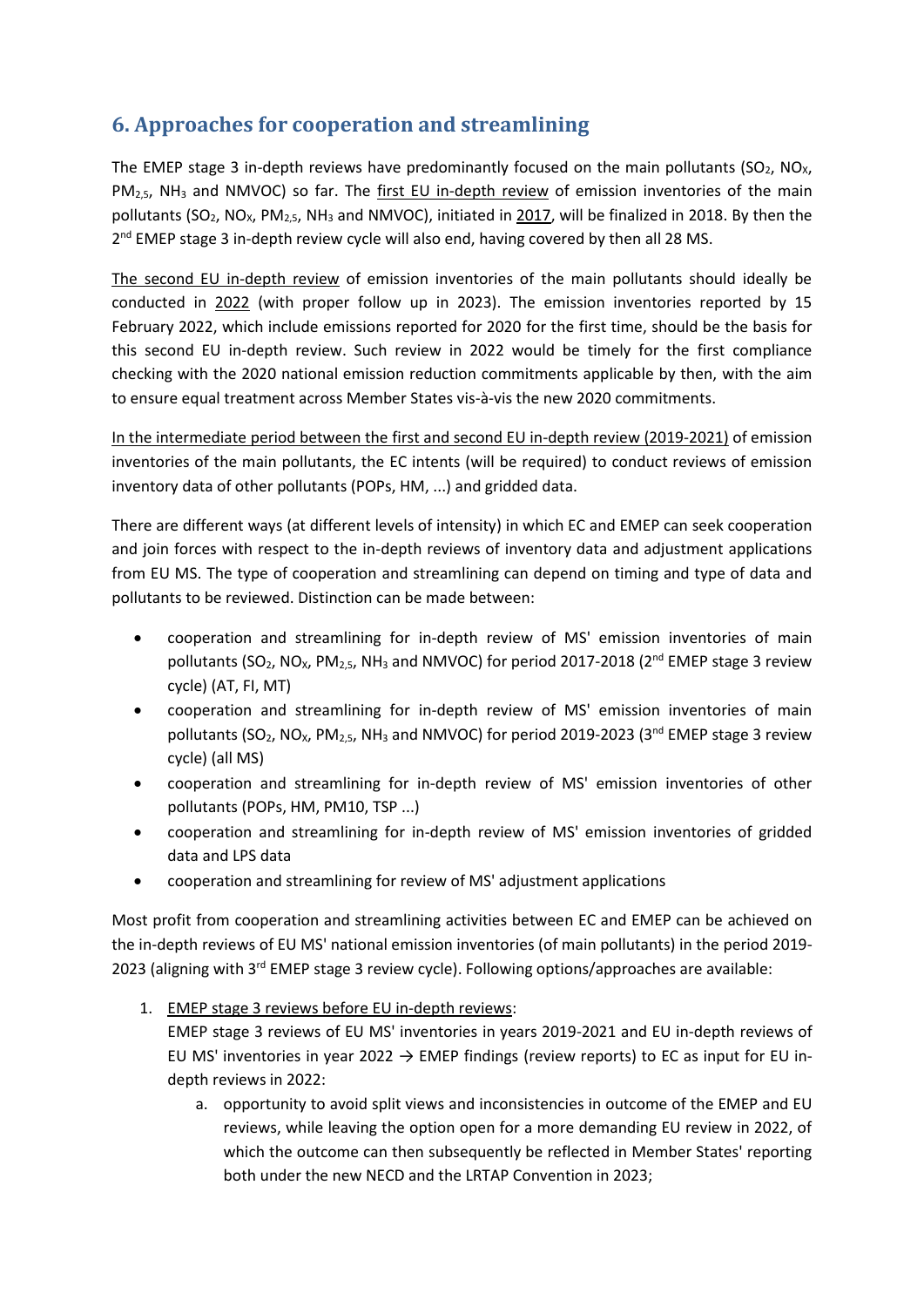- b. no real savings on resources for review work under EMEP.
- 2. EMEP stage 3 reviews after EU in-depth reviews:

EMEP stage 3 reviews of EU MS' inventories in 2023 (at the end of  $3^{rd}$  stage 3 review cycle) and EU in-depth reviews of EU MS' inventories in 2022  $\rightarrow$  EC findings (review reports) to EMEP as input for EMEP stage 3 reviews in 2023:

- a. internal EU review of MS' inventories in 2022 will further improve quality of reviewed inventories and in this way help in reducing the review burden for EMEP in 2023 (a more targeted/lighter EMEP review could in this context be acceptable, but likely also necessary to allow EMEP to review all EU MS in one year)
- b. saved resources on the EMEP review of EU MS' inventories can be dedicated to more thorough in-depth reviews of inventories of non-EU countries (EECCA countries) in the period 2019-2022, and where appropriate to capacity building.

#### 3. EMEP stage 3 reviews simultaneously (in parallel) with EU in-depth reviews in 2022:

EMEP stage 3 reviews and EU in-depth reviews of EU MS' inventories both in 2022  $\rightarrow$ Opportunity/necessity for cooperation and joining forces. For EMEP to be able to conduct stage 3 reviews on all EU MS in one year, it will have to rely on strong cooperation (joining forces) with the EC (details provided in a. to d. below would also be applicable for cooperation on a selected number of EU MS per year (see point 4))

Cooperation can be pursued at different levels (of intensity), leading to less or more savings in efforts and resources under EMEP, and potentially to less or more risks in split review outcomes:

- a. Findings of EU expert review teams (results of desk reviews and even centralized review) are shared with EMEP expert review teams
	- i. avoids duplication of technical review work under EMEP while still respecting EMEP's autonomy (to draw its own conclusions and recommendations)
	- ii. less risk on split views in conclusions of reviews between EC and EMEP
	- iii. sharing of EU review results with EMEP may lead to problems with confidentiality  $\rightarrow$  to be solved with approval of MS concerned
- b. Organization of a joint centralized review bringing together the EU and EMEP expert review teams that have independently conducted their desk reviews
	- i. does not avoid duplication of (preparatory) technical work in the run up to the joint centralized review
	- ii. the joint centralized review can ensure a (more) harmonized approach between EU and EMEP reviews and reduce risks of split views and inconsistencies in outcomes of the reviews
	- iii. confidentiality (?)
- c. EU and EMEP in-depth reviews of MS' emission inventories are conducted by the same expert review teams that report their findings and recommendations (review reports) to both EC and EMEP simultaneously  $\rightarrow$  the review work would be delivered under a contract with EC, but with the EC and EMEP agreeing together on the review guidelines (approach) to be applied for the reviews and on the expert review teams to be conducting the reviews: the arrangements on cooperation between EC and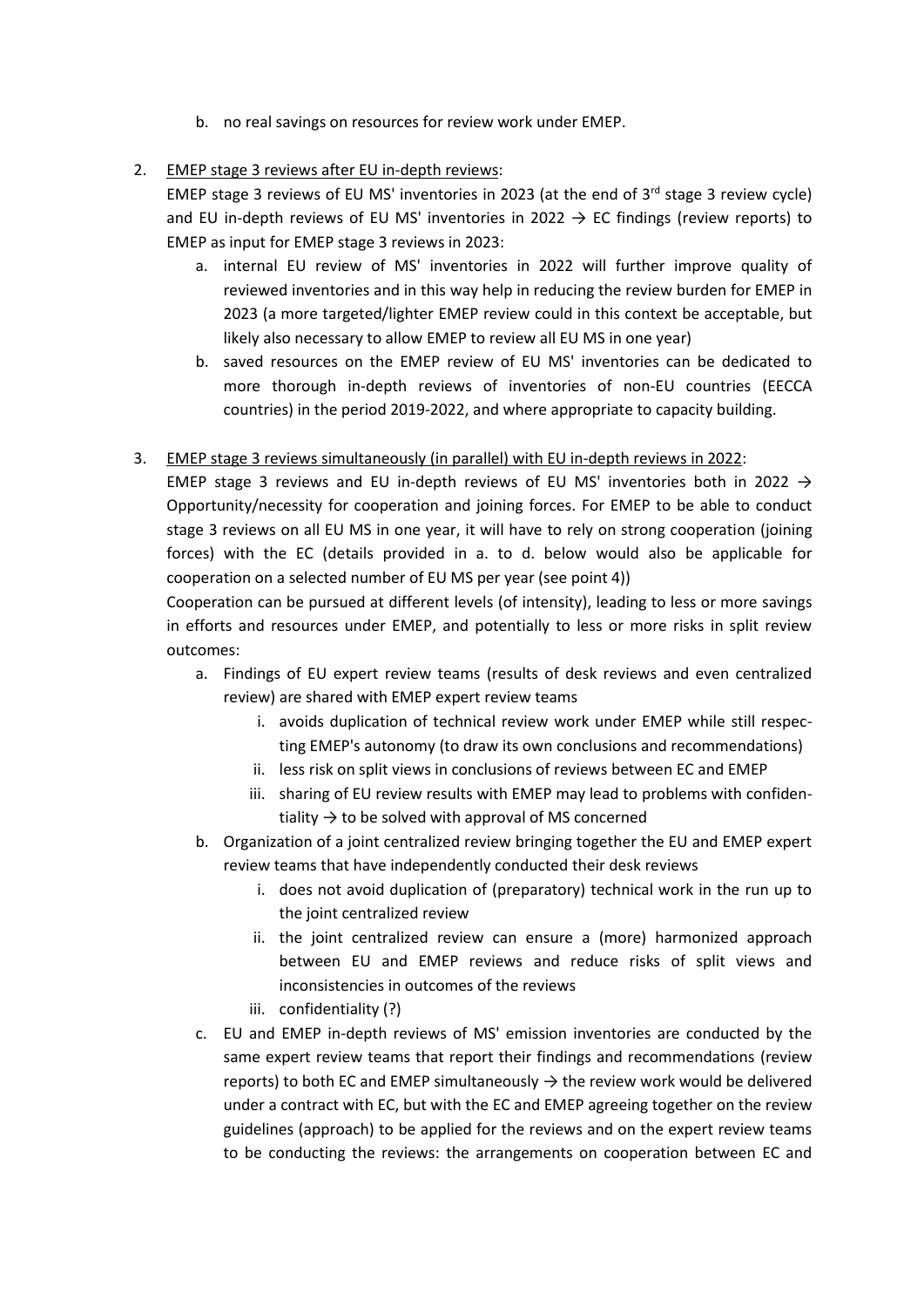EMEP can be formally agreed at the kick off meeting of the EC service contract and at the EMEP meeting

- i. full cooperation, avoiding duplication of any technical work and resulting in large savings for EMEP
- ii. EMEP keeps responsibility and control in the review, while also retaining the autonomy to make its final considerations of the technical review work produced by the expert review teams.
- d. No cooperation at any level  $\rightarrow$  than resulting in duplication of efforts and no savings and potentially resulting in split views and inconsistencies in the outcomes of the reviews

(*nevertheless the (different) timing of EU and EMEP reviews may still offer some opportunities for streamlining of results*)

#### 4. EMEP stage 3 reviews simultaneously (in parallel) with EU in-depth reviews in period 2019-2023:

For each year in period 2019-2023 (corresponding to the 3<sup>rd</sup> EMEP stage review cycle) the same selection of a number of EU MS are simultaneously reviewed under NECD (EU in-depth review) and the LRTAP Convention (EMEP stage 3 review): the review of a selected number of countries per year is the current approach under  $EMEP \rightarrow Opport$  opportunities for cooperation and joining forces (see point 3 above).

The disadvantage of not reviewing all EU MS in the same year (2022), but spread over a number of years is that they may be reviewed on a different basis in a given review cycle (in particular due to updates of the EMEP/EEA inventory guidebook, given that in-depth reviews should be carried out against latest version of the EMEP/EEA inventory guidebook).

#### 5. No duplication of reviews under EMEP:

EC to clearly demonstrate to EMEP/EB that the EU requirements on the review of emission inventories are more or at least equally demanding than the EMEP requirements on the review of emission inventories, upon which EMEP/EB can (on temporary basis) decide not to duplicate the reviews carried out by the EU and accept them as such  $\rightarrow$  EC to share all its findings (review reports) with EMEP:

- a. will fully avoid inconsistencies and different review outcomes
- b. will considerably free up resources under EMEP for use elsewhere
- c. but, EMEP may not be seen anymore has having its independent review process for EU MS and non-EU countries may have concerns on the fact that the 'EU reviews its own': possibly these concerns can (partially) be addressed by agreeing on ad-hoc reviews (randomly) (of specific issues) of EU MS' inventories by EMEP, to be conducted on a regular basis.

#### 6. Other approaches :

(i) No aligning: for example by continuing current practice of stage 3 reviews under EMEP (in-depth reviews of a selected number of countries each year by EMEP each year), while conducting the reviews under the NECD at different moments in time or in one specific year (e.g. 2022).

(ii) ...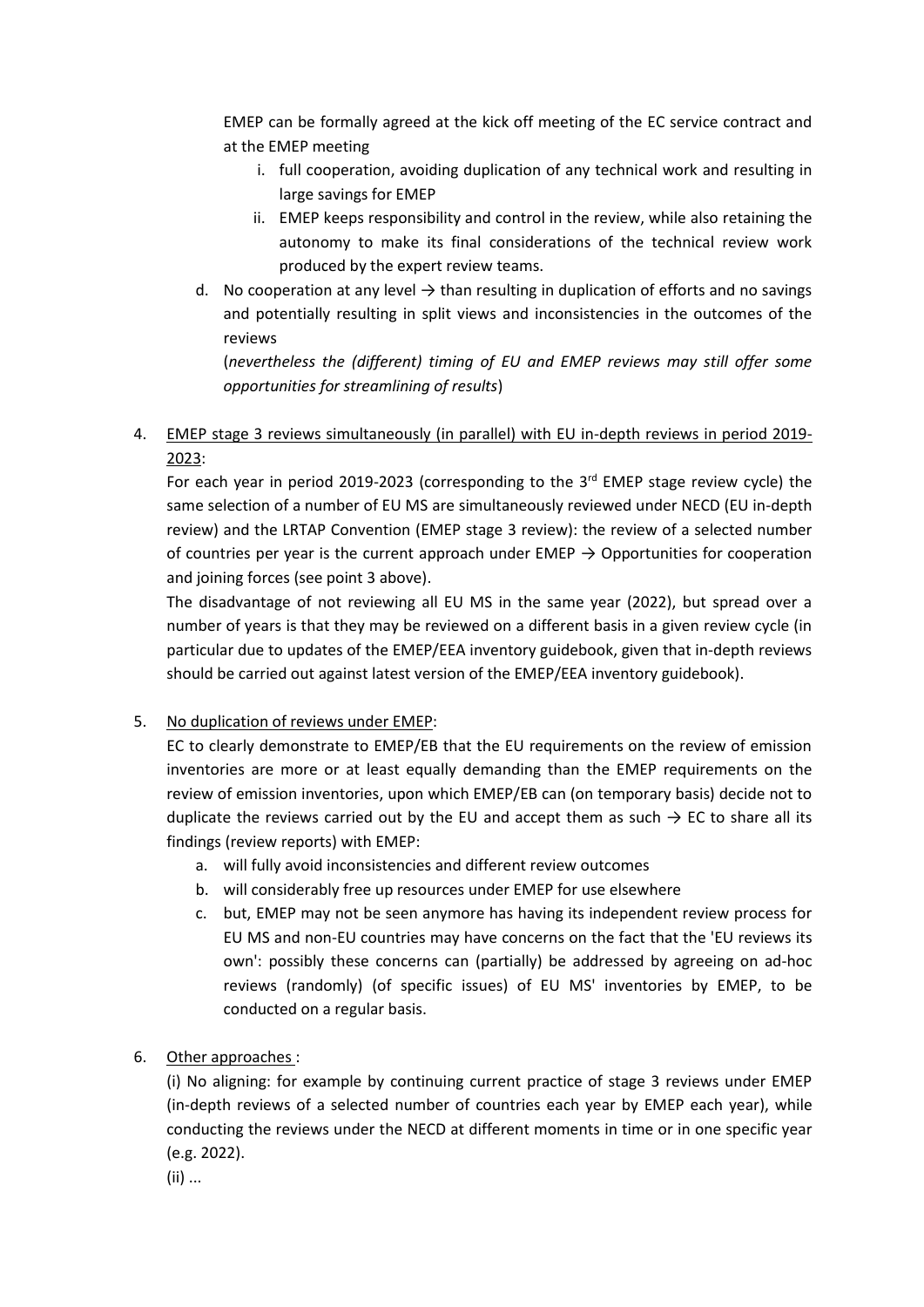It is important to note here that several of the approaches for cooperation outlined above may require amendments to the EMEP review guidelines (methods and procedures document - version 2016), in particular with respect to responsibilities, approaches and frequencies set in these GL.

With respect to the cooperation and streamlining for the in-depth reviews of emission inventories of AT, FI and MT in 2017-2018, the same approaches and options outlined above are also applicable here, although with respect to the EMEP stage 3 review scheduled for AT (and MT) this year, it may already be too late to agree on very strong cooperation (which ideally should be decided by Parties at the next EB session in December this year). Further harmonizing the EU and EMEP review guidelines and guidance on technical corrections and mutual sharing of results of technical reviews between EC and EMEP could already be a good step in the right direction for AT (at least to avoid / reduce split views and in consistencies in outcomes of EC and EMEP reviews) (with the okay from EC, EMEP, AT). The same would apply for the review of the 'new' adjustment application from ES under the new NECD and the LRTAP Convention.

With respect to the cooperation and streamlining for the in-depth review of MS' emission inventories of other pollutants (POPs, HM, PM10, TSP ...), there are similar opportunities for cooperation and aligning as outlined above, acknowledging that reviews of these pollutants by EMEP are performed as resources allow (see §20 of EMEP review guidelines). EC could take the lead here and conduct a first round of in-depth reviews on POPs and HM in the period 2018-2019. Improved MS' inventories on POPs and HM will help in reducing future review burden under EMEP for these inventories.

With respect to the cooperation and streamlining for in-depth review of MS' emission inventories of gridded data and LPS data, the following:

- according to § 18 of the EMEP review guidelines the review of gridded data and LPS data under EMEP should be performed at least every 4 years coinciding with the reporting frequency (i.e. 2017, 2021, 2025, ....), to be carried out by the EMEP centres that are the key users of these data;
- according to article 10(3) of the new NECD there is no direct obligation for the EC to perform reviews on LPS data;
- the EC could rely on the periodic reviews of gridded and LPS data conducted by the EMEP centres, while envisaging additional (more targeted) review checks of these data as appropriate (in the year 2021 for gridded data). EU checks of LPS data could also be part of the EU in-depth review of national emission inventories, including e.g. consistency checks with the use of LPS data in national emission inventories.

With respect to the cooperation and streamlining for the review of MS' adjustment applications, distinction can be made between current adjustment applications submitted under the regime of compliance with 2010 ceilings and future (and different) adjustment applications submitted under the regime of compliance with the 2020 emission reduction commitments.

- review of adjustment applications for compliance checking with 2010 ceilings (up to 2021)
	- $\circ$  regarding the adjustment applications reviewed (and accepted) in previous years under LRTAP Convention, the EC can - with due scrutiny of EMEP's technical